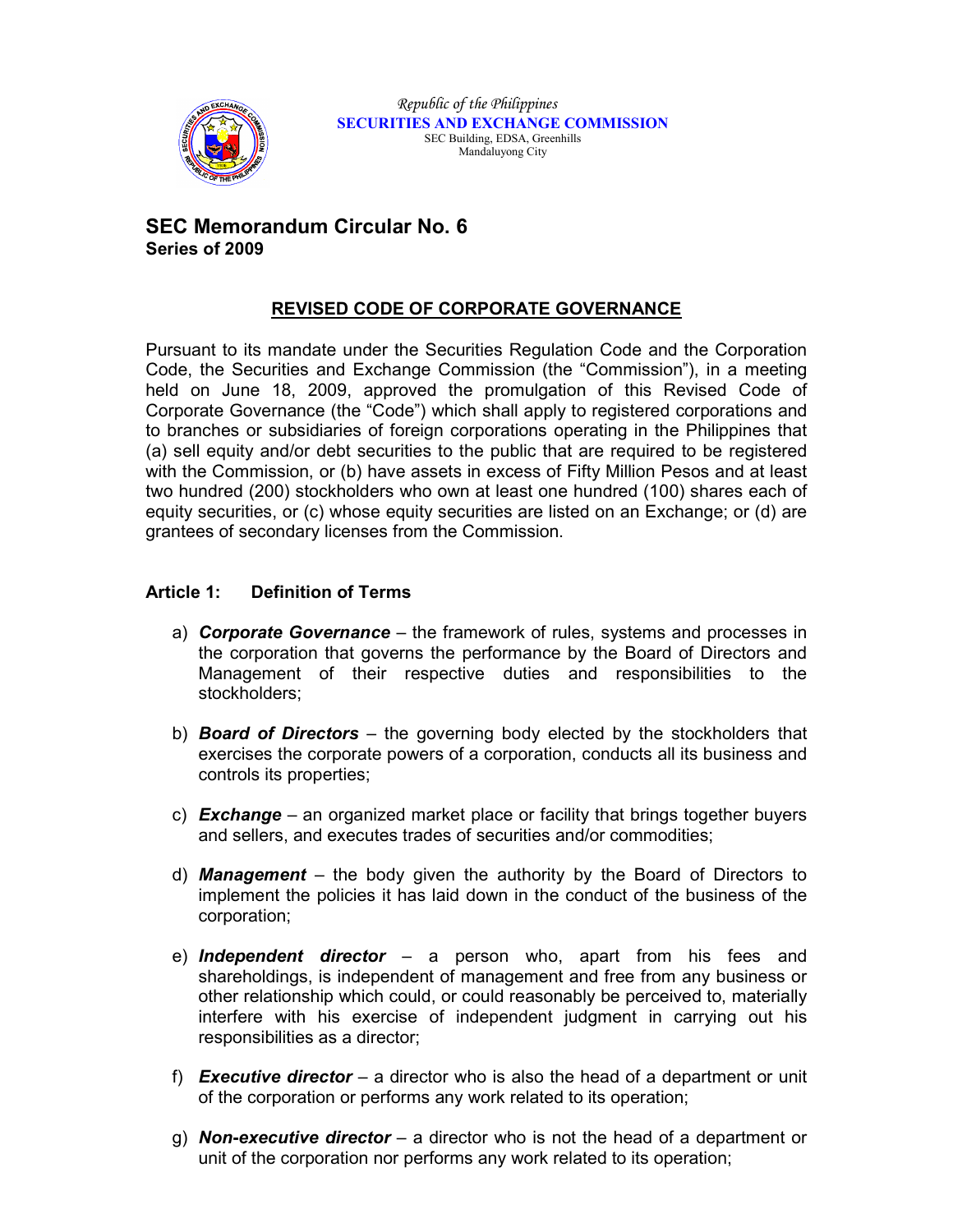- h) *Non-audit work*  the other services offered by an external auditor to a corporation that are not directly related and relevant to its statutory audit functions, such as, accounting, payroll, bookkeeping, reconciliation, computer project management, data processing, or information technology outsourcing services, internal audit, and other services that may compromise the independence and objectivity of an external auditor;
- i) *Internal control* the system established by the Board of Directors and Management for the accomplishment of the corporation's objectives, the efficient operation of its business, the reliability of its financial reporting, and faithful compliance with applicable laws, regulations and internal rules;
- j) *Internal control system* the framework under which internal controls are developed and implemented (alone or in concert with other policies or procedures) to manage and control a particular risk or business activity, or combination of risks or business activities, to which the corporation is exposed;
- k) *Internal audit*  an independent and objective assurance activity designed to add value to and improve the corporation's operations, and help it accomplish its objectives by providing a systematic and disciplined approach in the evaluation and improvement of the effectiveness of risk management, control and governance processes;
- l) *Internal audit department*  a department or unit of the corporation and its consultants, if any, that provide independent and objective assurance services in order to add value to and improve the corporation's operations;
- m) *Internal Auditor*  the highest position in the corporation responsible for internal audit activities. If internal audit activities are performed by outside service providers, he is the person responsible for overseeing the service contract, the overall quality of these activities, and follow-up of engagement results.

#### **Article 2: Rules of Interpretation**

- **A)** All references to the masculine gender in the salient provisions of this Code shall likewise cover the feminine gender.
- **B)** All doubts or questions that may arise in the interpretation or application of this Code shall be resolved in favor of promoting transparency, accountability and fairness to the stockholders and investors of the corporation.

### **Article 3: Board Governance**

The Board of Directors (the "Board") is primarily responsible for the governance of the corporation. Corollary to setting the policies for the accomplishment of the corporate objectives, it shall provide an independent check on Management.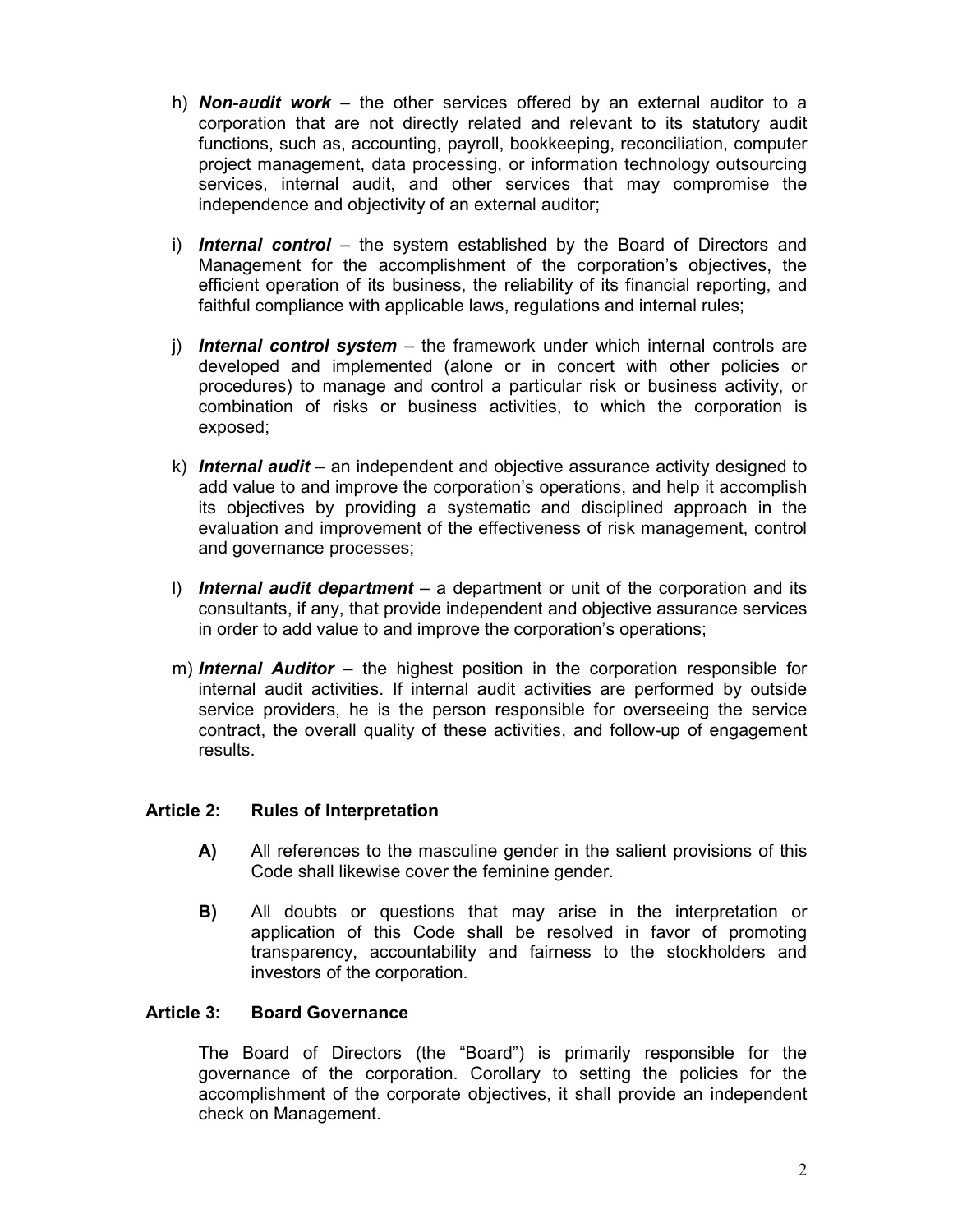## **A) Composition of the Board**

 The Board shall be composed of at least five (5), but not more than fifteen (15), members who are elected by the stockholders.

 All companies covered by this Code shall have at least two (2) independent directors or such number of independent directors that constitutes twenty percent (20%) of the members of the Board, whichever is lesser, but in no case less than two (2). All other companies are encouraged to have independent directors in their boards.

 The membership of the Board may be a combination of executive and non-executive directors (which include independent directors) in order that no director or small group of directors can dominate the decisionmaking process.

 The non-executive directors should possess such qualifications and stature that would enable them to effectively participate in the deliberations of the Board.

### **B) Multiple Board Seats**

The Board may consider the adoption of guidelines on the number of directorships that its members can hold in stock and non-stock corporations. The optimum number should take into consideration the capacity of a director to diligently and efficiently perform his duties and responsibilities.

 The Chief Executive Officer ("CEO") and other executive directors may be covered by a lower indicative limit for membership in other boards. A similar limit may apply to independent or non-executive directors who, at the same time, serve as full-time executives in other corporations. In any case, the capacity of the directors to diligently and efficiently perform their duties and responsibilities to the boards they serve should not be compromised.

### **C) The Chair and Chief Executive Officer**

 The roles of Chair and CEO should, as much as practicable, be separate to foster an appropriate balance of power, increased accountability and better capacity for independent decision-making by the Board. A clear delineation of functions should be made between the Chair and CEO upon their election.

 If the positions of Chair and CEO are unified, the proper checks and balances should be laid down to ensure that the Board gets the benefit of independent views and perspectives.

 The duties and responsibilities of the Chair in relation to the Board may include, among others, the following: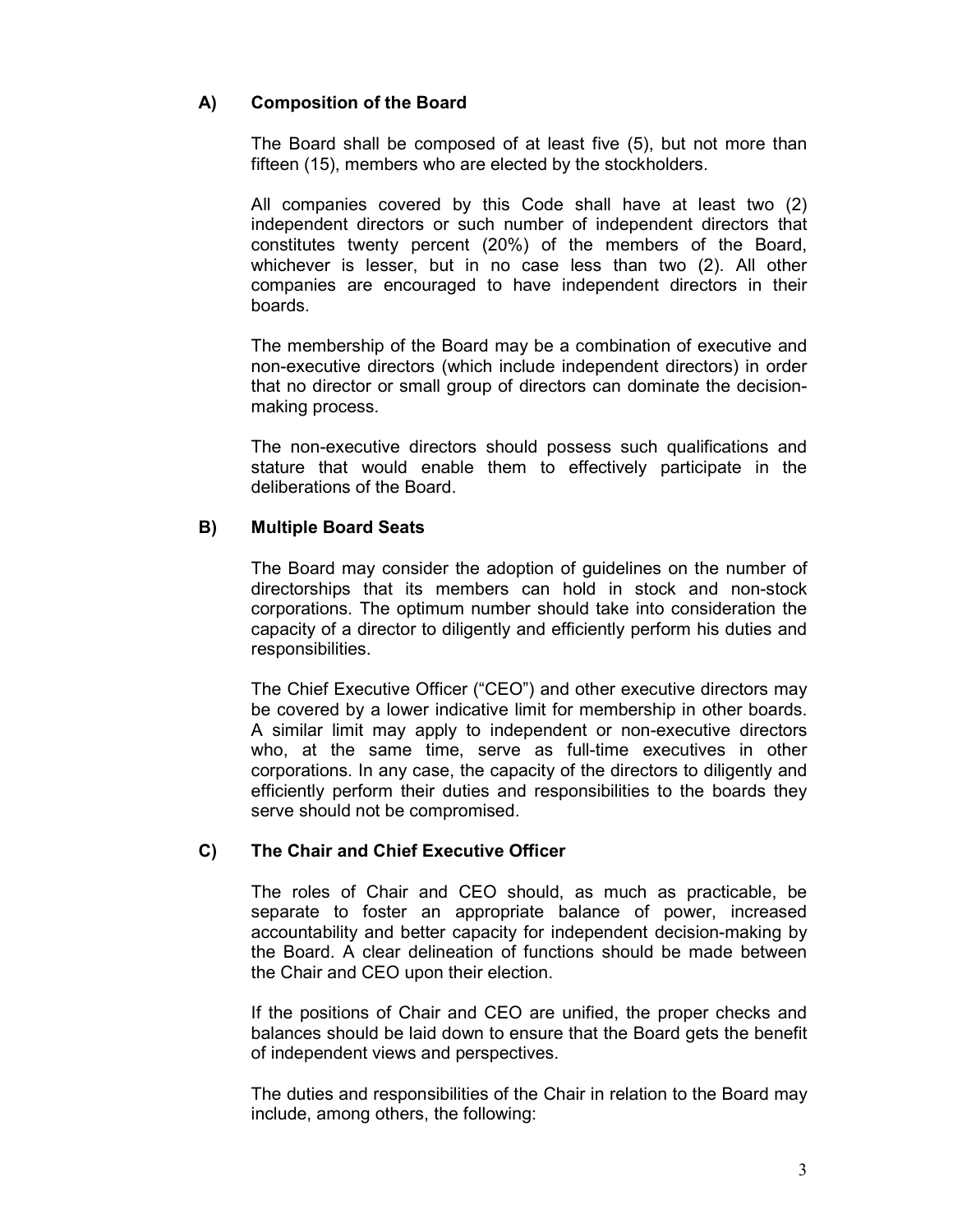- (i) Ensure that the meetings of the Board are held in accordance with the by-laws or as the Chair may deem necessary;
- (ii) Supervise the preparation of the agenda of the meeting in coordination with the Corporate Secretary, taking into consideration the suggestions of the CEO, Management and the directors; and
- (iii) Maintain qualitative and timely lines of communication and information between the Board and Management.

## **D) Qualifications of Directors**

 In addition to the qualifications for membership in the Board provided for in the Corporation Code, Securities Regulation Code and other relevant laws, the Board may provide for additional qualifications which include, among others, the following:

- (i) College education or equivalent academic degree;
- (ii) Practical understanding of the business of the corporation;
- (iii) Membership in good standing in relevant industry, business or professional organizations; and
- (iv) Previous business experience.

## **E) Disqualification of Directors**

1. Permanent Disqualification

 The following shall be grounds for the permanent disqualification of a director:

- (i) Any person convicted by final judgment or order by a competent judicial or administrative body of any crime that (a) involves the purchase or sale of securities, as defined in the Securities Regulation Code; (b) arises out of the person's conduct as an underwriter, broker, dealer, investment adviser, principal, distributor, mutual fund dealer, futures commission merchant, commodity trading advisor, or floor broker; or (c) arises out of his fiduciary relationship with a bank, quasi-bank, trust company, investment house or as an affiliated person of any of them;
- (ii) Any person who, by reason of misconduct, after hearing, is permanently enjoined by a final judgment or order of the Commission or any court or administrative body of competent jurisdiction from: (a) acting as underwriter, broker, dealer,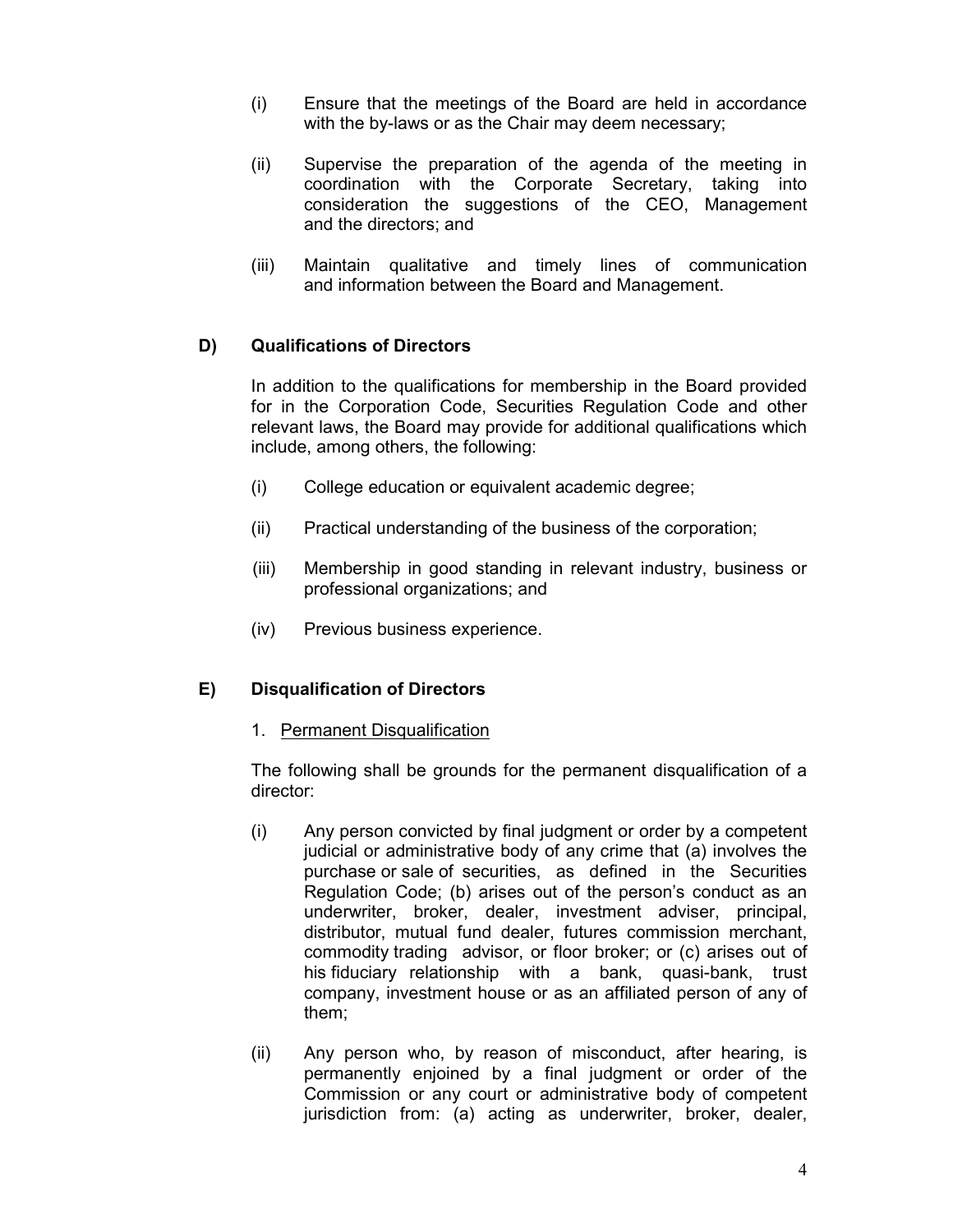investment adviser, principal distributor, mutual fund dealer, futures commission merchant, commodity trading advisor, or floor broker; (b) acting as director or officer of a bank, quasi bank, trust company, investment house, or investment company; (c) engaging in or continuing any conduct or practice in any of the capacities mentioned in sub-paragraphs (a) and (b) above, or willfully violating the laws that govern securities and banking activities.

 The disqualification shall also apply if such person is currently the subject of an order of the Commission or any court or administrative body denying, revoking or suspending any registration, license or permit issued to him under the Corporation Code, Securities Regulation Code or any other law administered by the Commission or Bangko Sentral ng Pilipinas (BSP), or under any rule or regulation issued by the Commission or BSP, or has otherwise been restrained to engage in any activity involving securities and banking; or such person is currently the subject of an effective order of a self-regulatory organization suspending or expelling him from membership, participation or association with a member or participant of the organization;

- (iii) Any person convicted by final judgment or order by a court or competent administrative body of an offense involving moral turpitude, fraud, embezzlement, theft, estafa, counterfeiting, misappropriation, forgery, bribery, false affirmation, perjury or other fraudulent acts;
- (iv) Any person who has been adjudged by final judgment or order of the Commission, court, or competent administrative body to have willfully violated, or willfully aided, abetted, counseled, induced or procured the violation of any provision of the Corporation Code, Securities Regulation Code or any other law administered by the Commission or BSP, or any of its rule, regulation or order;
- (v) Any person earlier elected as independent director who becomes an officer, employee or consultant of the same corporation;
- (vi) Any person judicially declared as insolvent;
- (vii) Any person found guilty by final judgment or order of a foreign court or equivalent financial regulatory authority of acts, violations or misconduct similar to any of the acts, violations or misconduct enumerated in sub-paragraphs (i) to (v) above;
- (viii) Conviction by final judgment of an offense punishable by imprisonment for more than six (6) years, or a violation of the Corporation Code committed within five (5) years prior to the date of his election or appointment.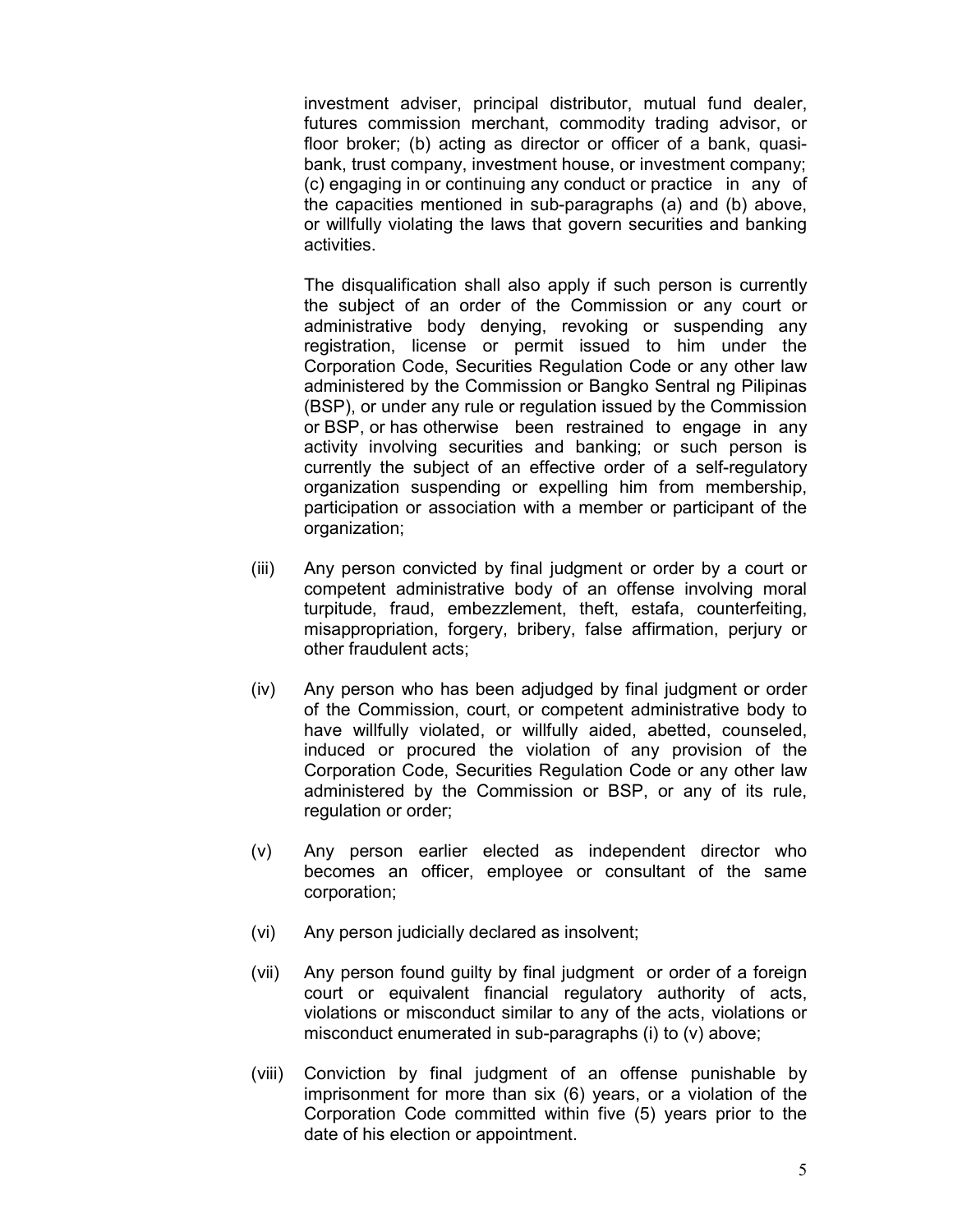## 2. Temporary Disqualification

 The Board may provide for the temporary disqualification of a director for any of the following reasons:

- (i) Refusal to comply with the disclosure requirements of the Securities Regulation Code and its Implementing Rules and Regulations. The disqualification shall be in effect as long as the refusal persists.
- (ii) Absence in more than fifty (50) percent of all regular and special meetings of the Board during his incumbency, or any twelve (12) month period during the said incumbency, unless the absence is due to illness, death in the immediate family or serious accident. The disqualification shall apply for purposes of the succeeding election.
- (iii) Dismissal or termination for cause as director of any corporation covered by this Code. The disqualification shall be in effect until he has cleared himself from any involvement in the cause that gave rise to his dismissal or termination.
- (iv) If the beneficial equity ownership of an independent director in the corporation or its subsidiaries and affiliates exceeds two percent of its subscribed capital stock. The disqualification shall be lifted if the limit is later complied with.
- (v) If any of the judgments or orders cited in the grounds for permanent disqualification has not yet become final.

 A temporarily disqualified director shall, within sixty (60) business days from such disqualification, take the appropriate action to remedy or correct the disqualification. If he fails or refuses to do so for unjustified reasons, the disqualification shall become permanent.

## **F) Responsibilities, Duties and Functions of the Board**

### 1. General Responsibility

It is the Board's responsibility to foster the long-term success of the corporation, and to sustain its competitiveness and profitability in a manner consistent with its corporate objectives and the best interests of its stockholders.

 The Board should formulate the corporation's vision, mission, strategic objectives, policies and procedures that shall guide its activities, including the means to effectively monitor Management's performance.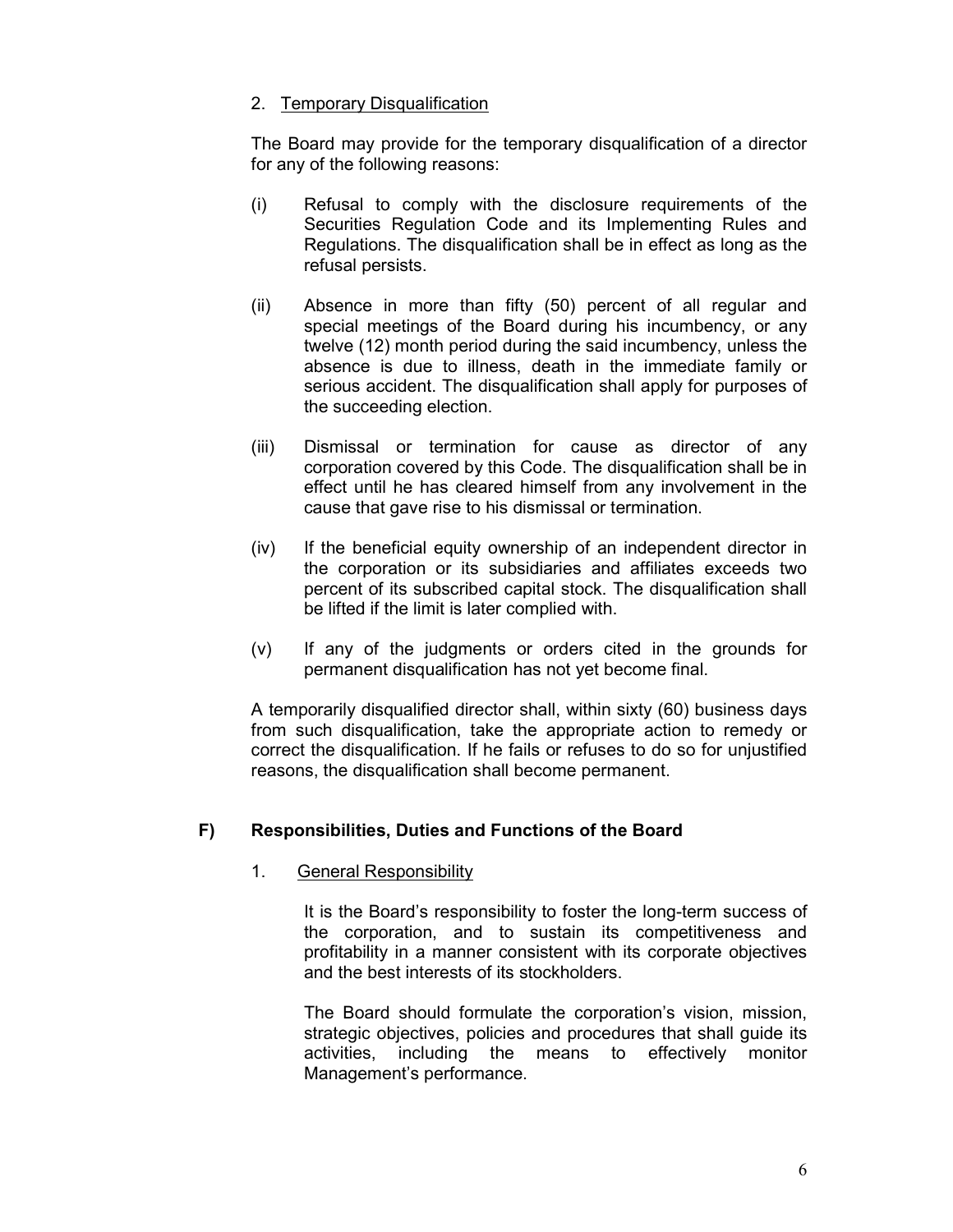#### 2. Duties and Functions

 To ensure a high standard of best practice for the corporation and its stockholders, the Board should conduct itself with honesty and integrity in the performance of, among others, the following duties and functions:

- a) Implement a process for the selection of directors who can add value and contribute independent judgment to the formulation of sound corporate strategies and policies. Appoint competent, professional, honest and highlymotivated management officers. Adopt an effective succession planning program for Management.
- b) Provide sound strategic policies and guidelines to the corporation on major capital expenditures. Establish programs that can sustain its long-term viability and strength. Periodically evaluate and monitor the implementation of such policies and strategies, including the business plans, operating budgets and Management's overall performance.
- c) Ensure the corporation's faithful compliance with all applicable laws, regulations and best business practices.
- d) Establish and maintain an investor relations program that will keep the stockholders informed of important developments in the corporation. If feasible, the corporation's CEO or chief financial officer shall exercise oversight responsibility over this program.
- e) Identify the sectors in the community in which the corporation operates or are directly affected by its operations, and formulate a clear policy of accurate, timely and effective communication with them.
- f) Adopt a system of check and balance within the Board. A regular review of the effectiveness of such system should be conducted to ensure the integrity of the decision-making and reporting processes at all times. There should be a continuing review of the corporation's internal control system in order to maintain its adequacy and effectiveness.
- g) Identify key risk areas and performance indicators and monitor these factors with due diligence to enable the corporation to anticipate and prepare for possible threats to its operational and financial viability.
- h) Formulate and implement policies and procedures that would ensure the integrity and transparency of related party transactions between and among the corporation and its parent company, joint ventures, subsidiaries, associates,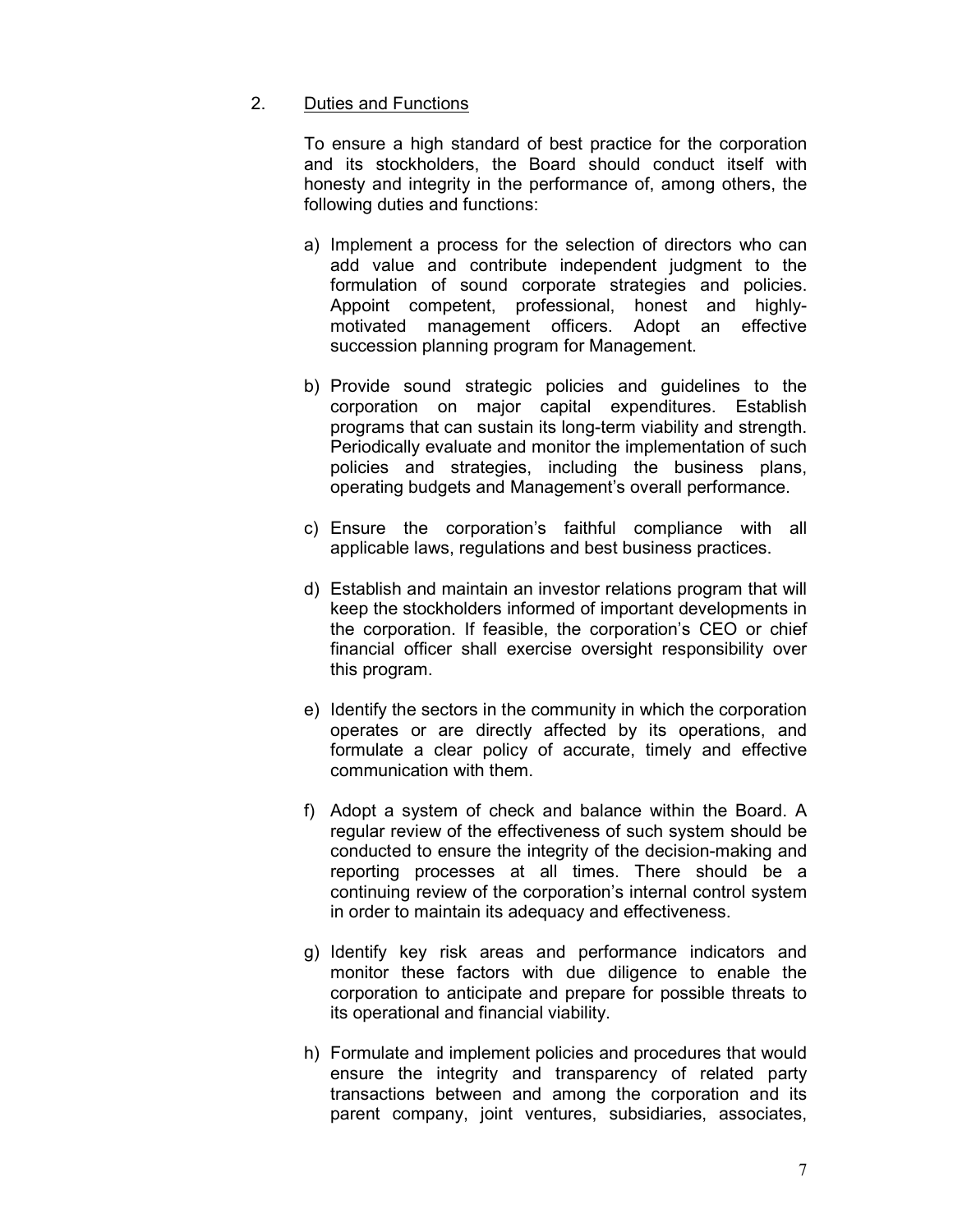affiliates, major stockholders, officers and directors, including their spouses, children and dependent siblings and parents, and of interlocking director relationships by members of the Board.

- i) Constitute an Audit Committee and such other committees it deems necessary to assist the Board in the performance of its duties and responsibilities.
- j) Establish and maintain an alternative dispute resolution system in the corporation that can amicably settle conflicts or differences between the corporation and its stockholders, and the corporation and third parties, including the regulatory authorities.
- k) Meet at such times or frequency as may be needed. The minutes of such meetings should be duly recorded. Independent views during Board meetings should be encouraged and given due consideration.
- l) Keep the activities and decisions of the Board within its authority under the articles of incorporation and by-laws, and in accordance with existing laws, rules and regulations.
- m) Appoint a Compliance Officer who shall have the rank of at least vice president. In the absence of such appointment, the Corporate Secretary, preferably a lawyer, shall act as Compliance Officer.

### **G) Specific Duties and Responsibilities of a Director**

 A director's office is one of trust and confidence. A director should act in the best interest of the corporation in a manner characterized by transparency, accountability and fairness. He should also exercise leadership, prudence and integrity in directing the corporation towards sustained progress.

A director should observe the following norms of conduct:

### (i) **Conduct fair business transactions with the corporation, and ensure that his personal interest does not conflict with the interests of the corporation**.

 The basic principle to be observed is that a director should not use his position to profit or gain some benefit or advantage for himself and/or his related interests. He should avoid situations that may compromise his impartiality. If an actual or potential conflict of interest may arise on the part of a director, he should fully and immediately disclose it and should not participate in the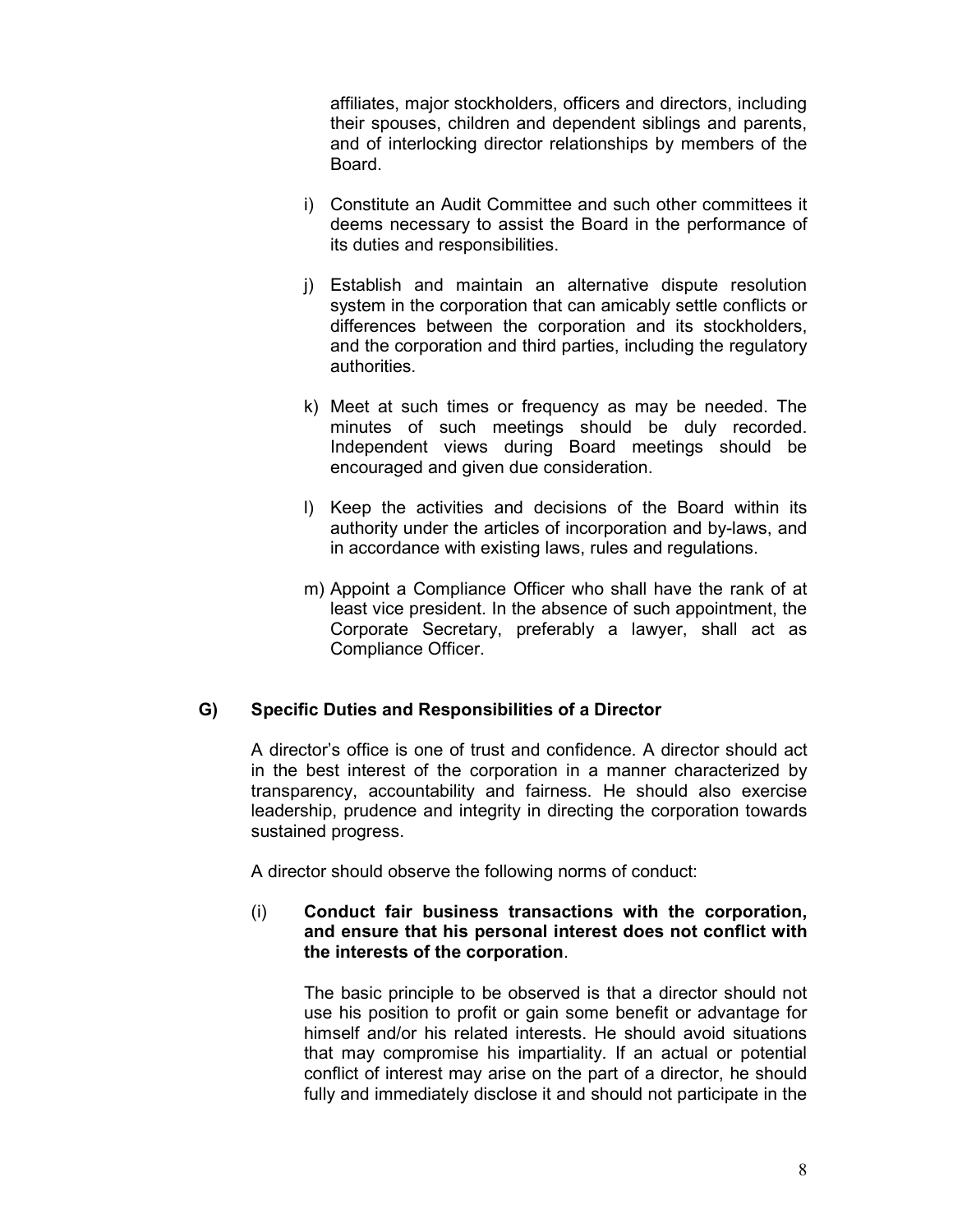decision-making process. A director who has a continuing material conflict of interest should seriously consider resigning from his position.

 A conflict of interest shall be considered material if the director's personal or business interest is antagonistic to that of the corporation, or stands to acquire or gain financial advantage at the expense of the corporation.

### (ii) **Devote the time and attention necessary to properly and effectively perform his duties and responsibilities.**

 A director should devote sufficient time to familiarize himself with the corporation's business. He should be constantly aware of and knowledgeable with the corporation's operations to enable him to meaningfully contribute to the Board's work. He should attend and actively participate in Board and committee meetings, review meeting materials and, if called for, ask questions or seek explanation.

## (iii) **Act judiciously.**

Before deciding on any matter brought before the Board, a director should carefully evaluate the issues and, if necessary, make inquiries and request clarification.

### (iv) **Exercise independent judgment.**

A director should view each problem or situation objectively. If a disagreement with other directors arises, he should carefully evaluate and explain his position. He should not be afraid to take an unpopular position. Corollarily, he should support plans and ideas that he thinks are beneficial to the corporation.

(v) **Have a working knowledge of the statutory and regulatory requirements that affect the corporation, including its articles of incorporation and by-laws, the rules and regulations of the Commission and, where applicable, the requirements of relevant regulatory agencies**.

 A director should also keep abreast with industry developments and business trends in order to promote the corporation's competitiveness.

### (vi) **Observe confidentiality.**

A director should keep secure and confidential all non-public information he may acquire or learn by reason of his position as director. He should not reveal confidential information to unauthorized persons without the authority of the Board.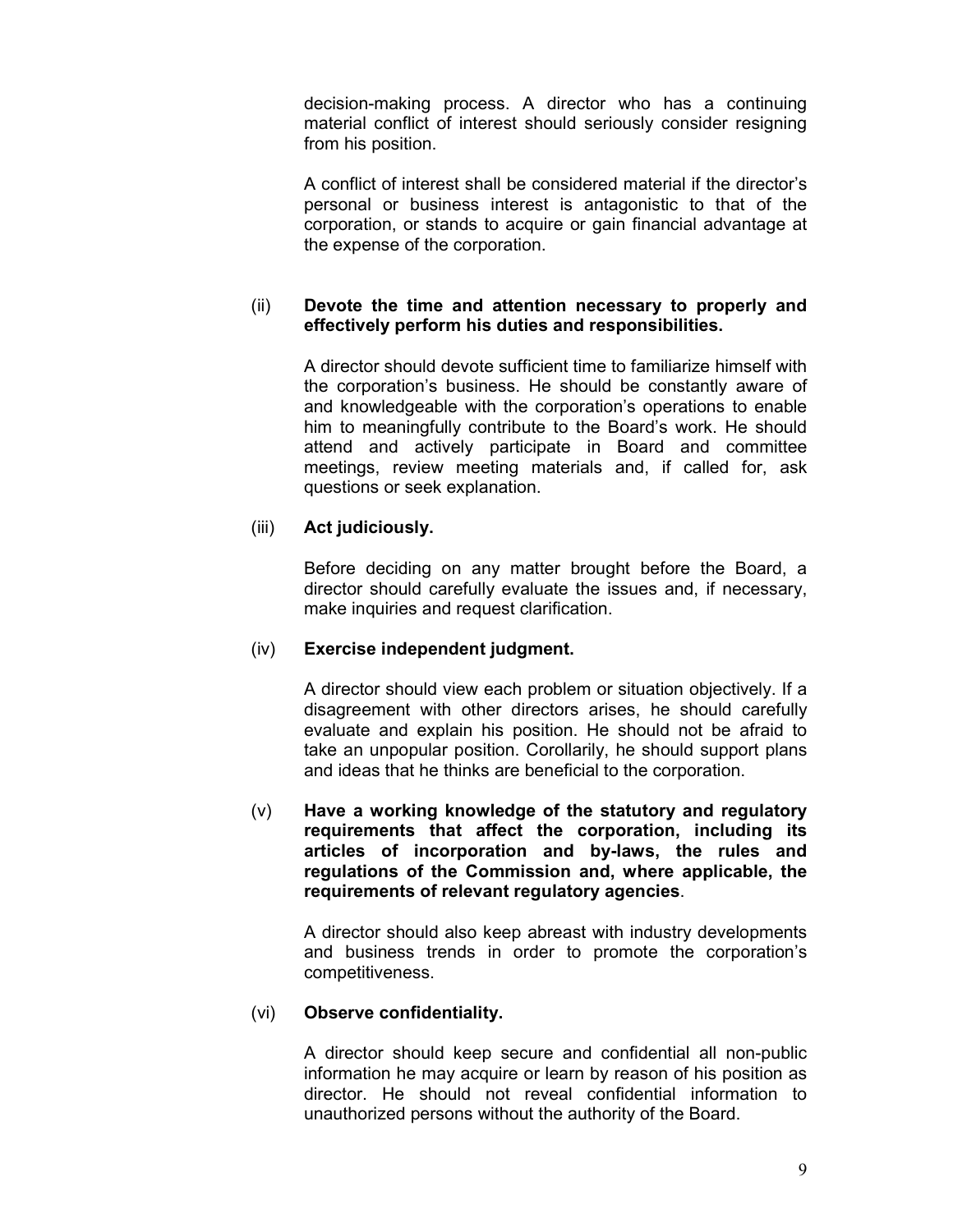## **H) Internal Control Responsibilities of the Board**

The control environment of the corporation consists of (a) the Board which ensures that the corporation is properly and effectively managed and supervised; (b) a Management that actively manages and operates the corporation in a sound and prudent manner; (c) the organizational and procedural controls supported by effective management information and risk management reporting systems; and (d) an independent audit mechanism to monitor the adequacy and effectiveness of the corporation's governance, operations, and information systems, including the reliability and integrity of financial and operational information, the effectiveness and efficiency of operations, the safeguarding of assets, and compliance with laws, rules, regulations and contracts.

- (i) The minimum internal control mechanisms for the performance of the Board's oversight responsibility may include:
	- a) Definition of the duties and responsibilities of the CEO who is ultimately accountable for the corporation's organizational and operational controls;
	- b) Selection of the person who possesses the ability, integrity and expertise essential for the position of CEO;
	- c) Evaluation of proposed senior management appointments;
	- d) Selection and appointment of qualified and competent management officers; and
	- e) Review of the corporation's human resource policies, conflict of interest situations, compensation program for employees, and management succession plan.
- (ii) The scope and particulars of the systems of effective organizational and operational controls may differ among corporations depending on, among others, the following factors: nature and complexity of the business and the business culture; volume, size and complexity of transactions; degree of risks involved; degree of centralization and delegation of authority; extent and effectiveness of information technology; and extent of regulatory compliance.
- (iii) A corporation may establish an internal audit system that can reasonably assure the Board, Management and stockholders that its key organizational and operational controls are faithfully complied with. The Board may appoint an Internal Auditor to perform the audit function, and may require him to report to a level in the organization that allows the internal audit activity to fulfill its mandate. The Internal Auditor shall be guided by the International Standards on Professional Practice of Internal Auditing.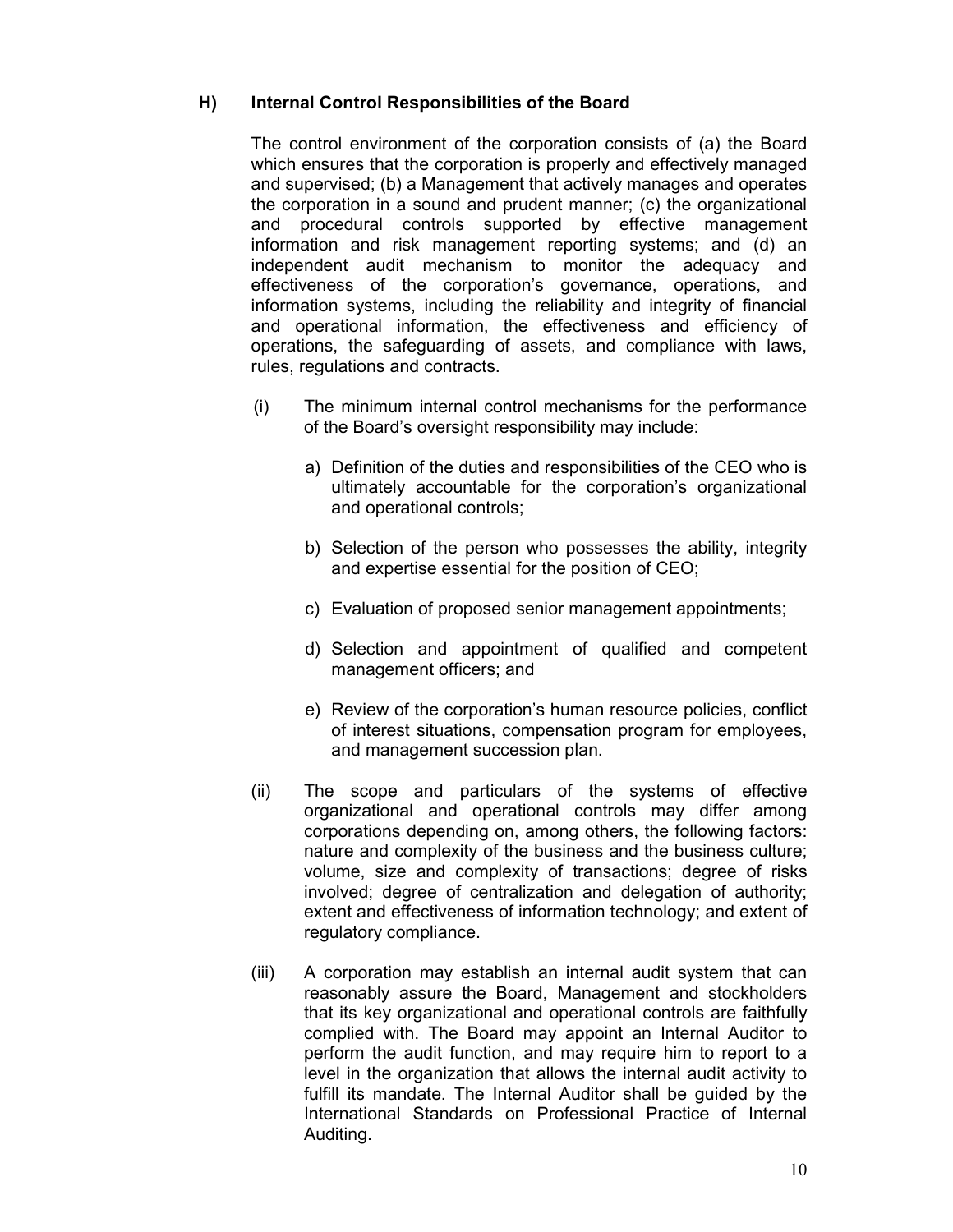## **I) Board Meetings and Quorum Requirement**

 The members of the Board should attend its regular and special meetings in person or through teleconferencing conducted in accordance with the rules and regulations of the Commission.

Independent directors should always attend Board meetings. Unless otherwise provided in the by-laws, their absence shall not affect the quorum requirement. However, the Board may, to promote transparency, require the presence of at least one independent director in all its meetings*.* 

 To monitor the directors' compliance with the attendance requirements, corporations shall submit to the Commission, on or before January 30 of the following year, a sworn certification about the directors' record of attendance in Board meetings. The certification may be submitted through SEC Form 17-C or in a separate filing.

## **J) Remuneration of Directors and Officers**

 The levels of remuneration of the corporation should be sufficient to be able to attract and retain the services of qualified and competent directors and officers. A portion of the remuneration of executive directors may be structured or be based on corporate and individual performance.

 Corporations may establish formal and transparent procedures for the development of a policy on executive remuneration or determination of remuneration levels for individual directors and officers depending on the particular needs of the corporation. No director should participate in deciding on his remuneration.

 The corporation's annual reports and information and proxy statements shall include a clear, concise and understandable disclosure of all fixed and variable compensation that may be paid, directly or indirectly, to its directors and top four (4) management officers during the preceding fiscal year.

 To protect the funds of a corporation, the Commission may, in exceptional cases, e.g., when a corporation is under receivership or rehabilitation, regulate the payment of the compensation, allowances, fees and fringe benefits to its directors and officers.

### **K) Board Committees**

The Board shall constitute the proper committees to assist it in good corporate governance.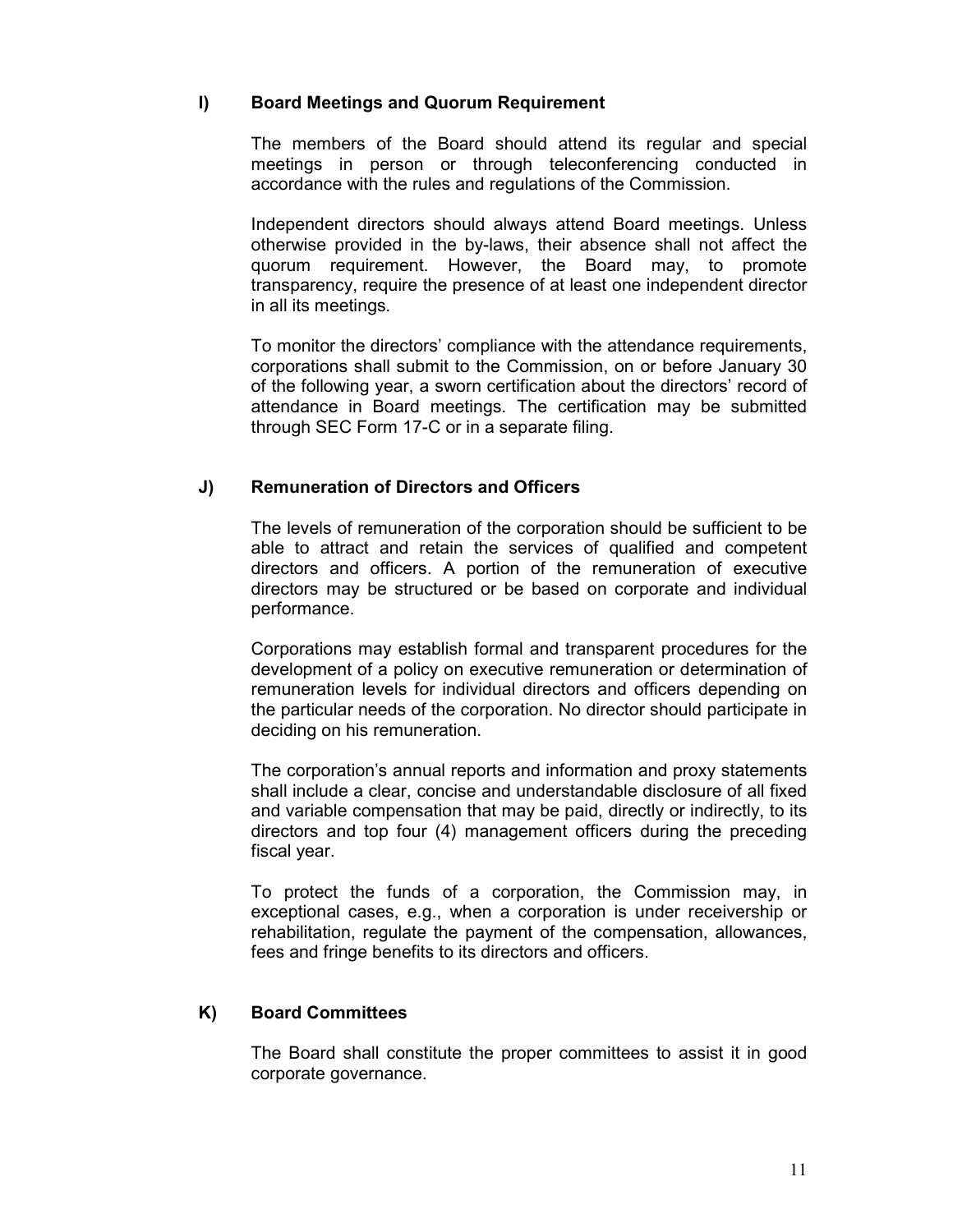- (i) The Audit Committee shall consist of at least three (3) directors, who shall preferably have accounting and finance backgrounds, one of whom shall be an independent director and another with audit experience. The chair of the Audit Committee should be an independent director. The committee shall have the following functions:
	- a) Assist the Board in the performance of its oversight responsibility for the financial reporting process, system of internal control, audit process, and monitoring of compliance with applicable laws, rules and regulations;
	- b) Provide oversight over Management's activities in managing credit, market, liquidity, operational, legal and other risks of the corporation. This function shall include regular receipt from Management of information on risk exposures and risk management activities;
	- c) Perform oversight functions over the corporation's internal and external auditors. It should ensure that the internal and external auditors act independently from each other, and that both auditors are given unrestricted access to all records, properties and personnel to enable them to perform their respective audit functions;
	- d) Review the annual internal audit plan to ensure its conformity with the objectives of the corporation. The plan shall include the audit scope, resources and budget necessary to implement it;
	- e) Prior to the commencement of the audit, discuss with the external auditor the nature, scope and expenses of the audit, and ensure proper coordination if more than one audit firm is involved in the activity to secure proper coverage and minimize duplication of efforts;
	- f) Organize an internal audit department, and consider the appointment of an independent internal auditor and the terms and conditions of its engagement and removal;
	- g) Monitor and evaluate the adequacy and effectiveness of the corporation's internal control system, including financial reporting control and information technology security*;*
	- h) Review the reports submitted by the internal and external auditors;
	- i) Review the quarterly, half-year and annual financial statements before their submission to the Board, with particular focus on the following matters: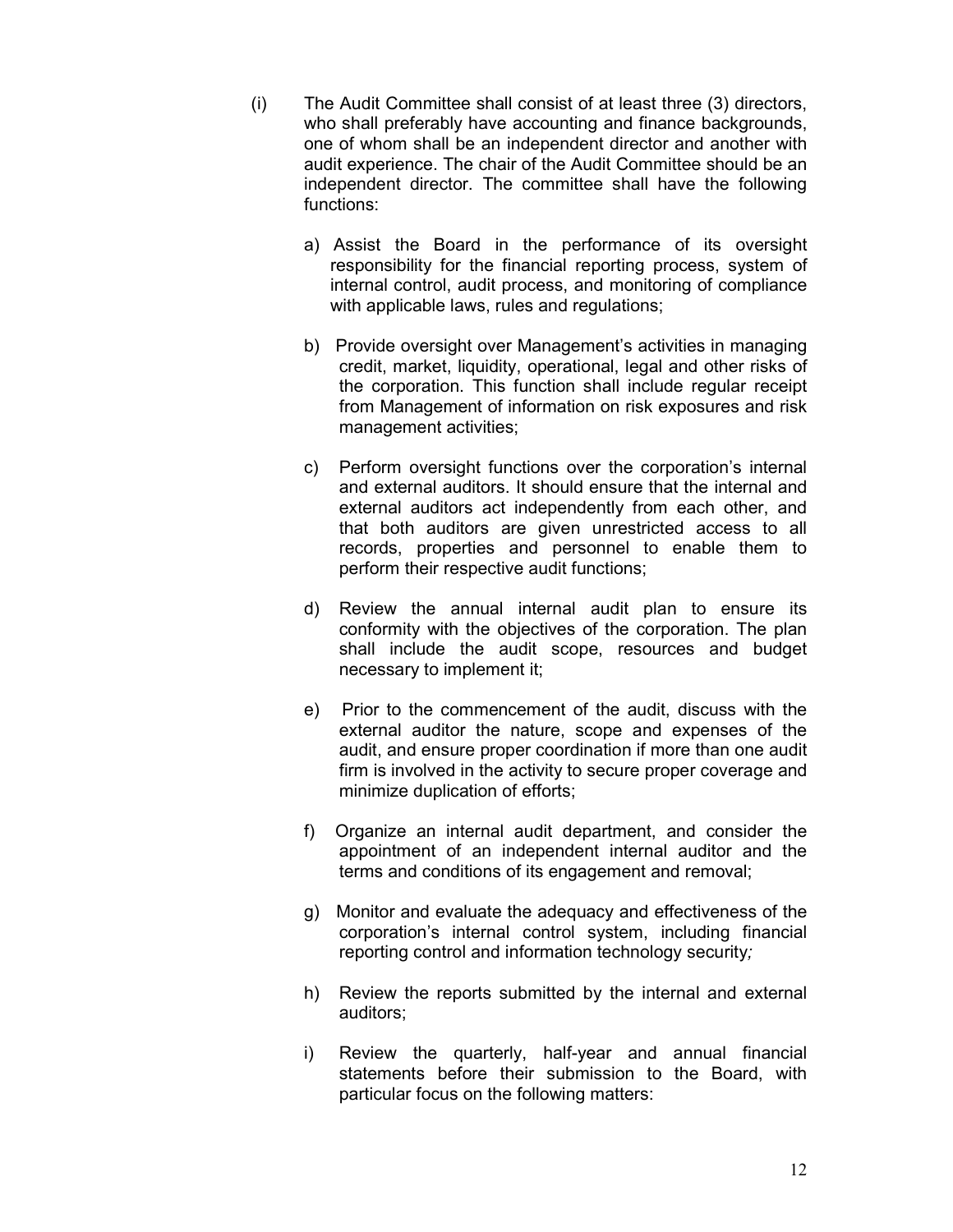- Any change/s in accounting policies and practices
- Major judgmental areas
- Significant adjustments resulting from the audit
- Going concern assumptions
- Compliance with accounting standards
- Compliance with tax, legal and regulatory requirements.
- j) Coordinate, monitor and facilitate compliance with laws, rules and regulations;
- k) Evaluate and determine the non-audit work, if any, of the external auditor, and review periodically the non-audit fees paid to the external auditor in relation to their significance to the total annual income of the external auditor and to the corporation's overall consultancy expenses. The committee shall disallow any non-audit work that will conflict with his duties as an external auditor or may pose a threat to his independence. The non-audit work, if allowed, should be disclosed in the corporation's annual report;
- l) Establish and identify the reporting line of the Internal Auditor to enable him to properly fulfill his duties and responsibilities. He shall functionally report directly to the Audit Committee.

 The Audit Committee shall ensure that, in the performance of the work of the Internal Auditor, he shall be free from interference by outside parties.

 For Philippine branches or subsidiaries of foreign corporations covered by this Code, their Internal Auditor should be independent of the Philippine operations and should report to the regional or corporate headquarters.

- (ii) The Board may also organize the following committees:
	- a) A Nomination Committee, which may be composed of at least three (3) members and one of whom should be an independent director, to review and evaluate the qualifications of all persons nominated to the Board and other appointments that require Board approval, and to assess the effectiveness of the Board's processes and procedures in the election or replacement of directors;
	- b) A Compensation or Remuneration Committee, which may be composed of at least three (3) members and one of whom should be an independent director, to establish a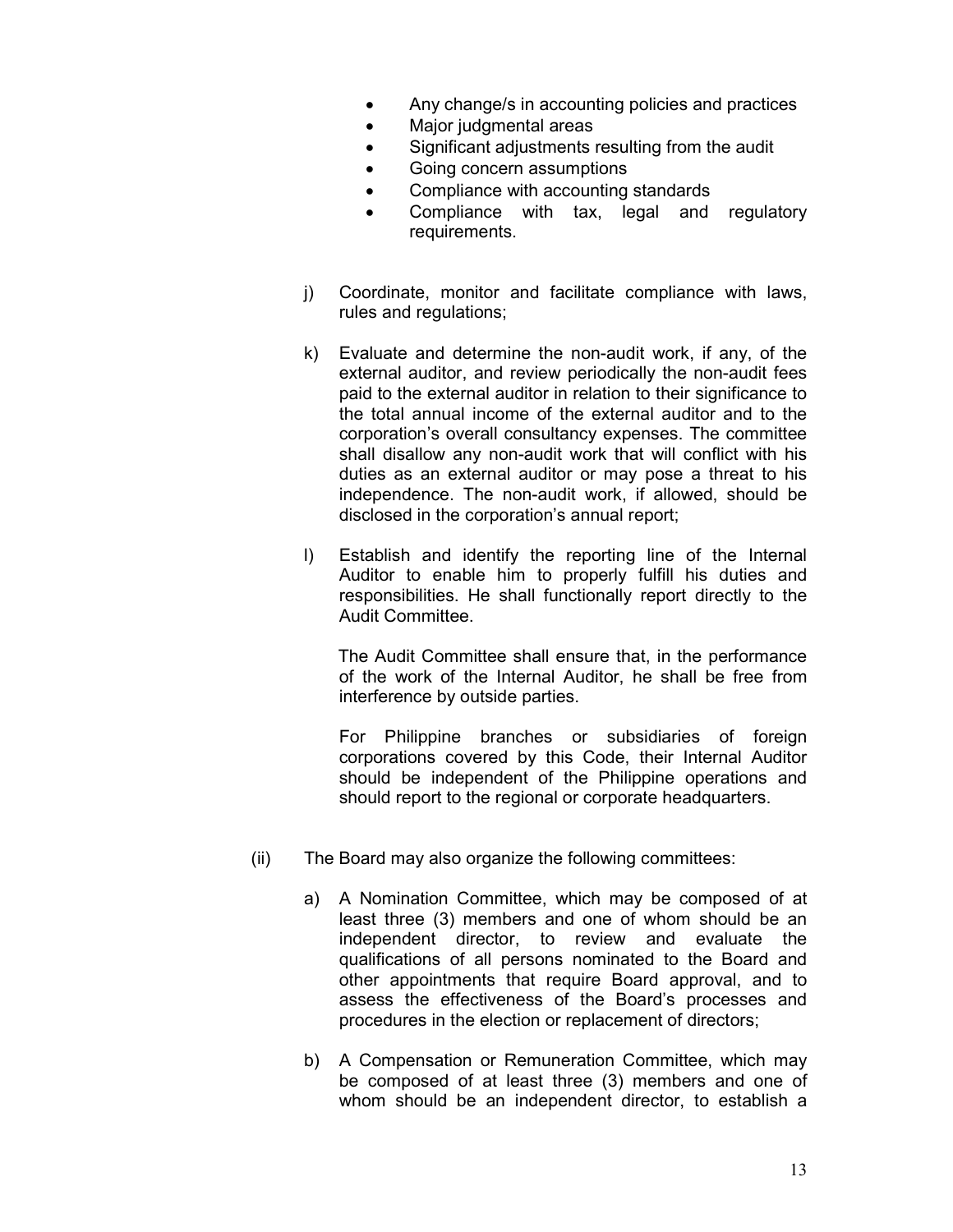formal and transparent procedure for developing a policy on remuneration of directors and officers to ensure that their compensation is consistent with the corporation's culture, strategy and the business environment in which it operates.

## **L) The Corporate Secretary**

The Corporate Secretary, who should be a Filipino citizen and a resident of the Philippines, is an officer of the corporation. He should -

- (i) Be responsible for the safekeeping and preservation of the integrity of the minutes of the meetings of the Board and its committees, as well as the other official records of the corporation;
- (ii) Be loyal to the mission, vision and objectives of the corporation;
- (iii) Work fairly and objectively with the Board, Management and stockholders;
- (iv) Have appropriate administrative and interpersonal skills;
- (v) If he is not at the same time the corporation's legal counsel, be aware of the laws, rules and regulations necessary in the performance of his duties and responsibilities;
- (vi) Have a working knowledge of the operations of the corporation;
- (vii) Inform the members of the Board, in accordance with the bylaws, of the agenda of their meetings and ensure that the members have before them accurate information that will enable them to arrive at intelligent decisions on matters that require their approval;
- (viii) Attend all Board meetings, except when justifiable causes, such as, illness, death in the immediate family and serious accidents, prevent him from doing so;
- (ix) Ensure that all Board procedures, rules and regulations are strictly followed by the members; and
- (x) If he is also the Compliance Officer, perform all the duties and responsibilities of the said officer as provided for in this Code.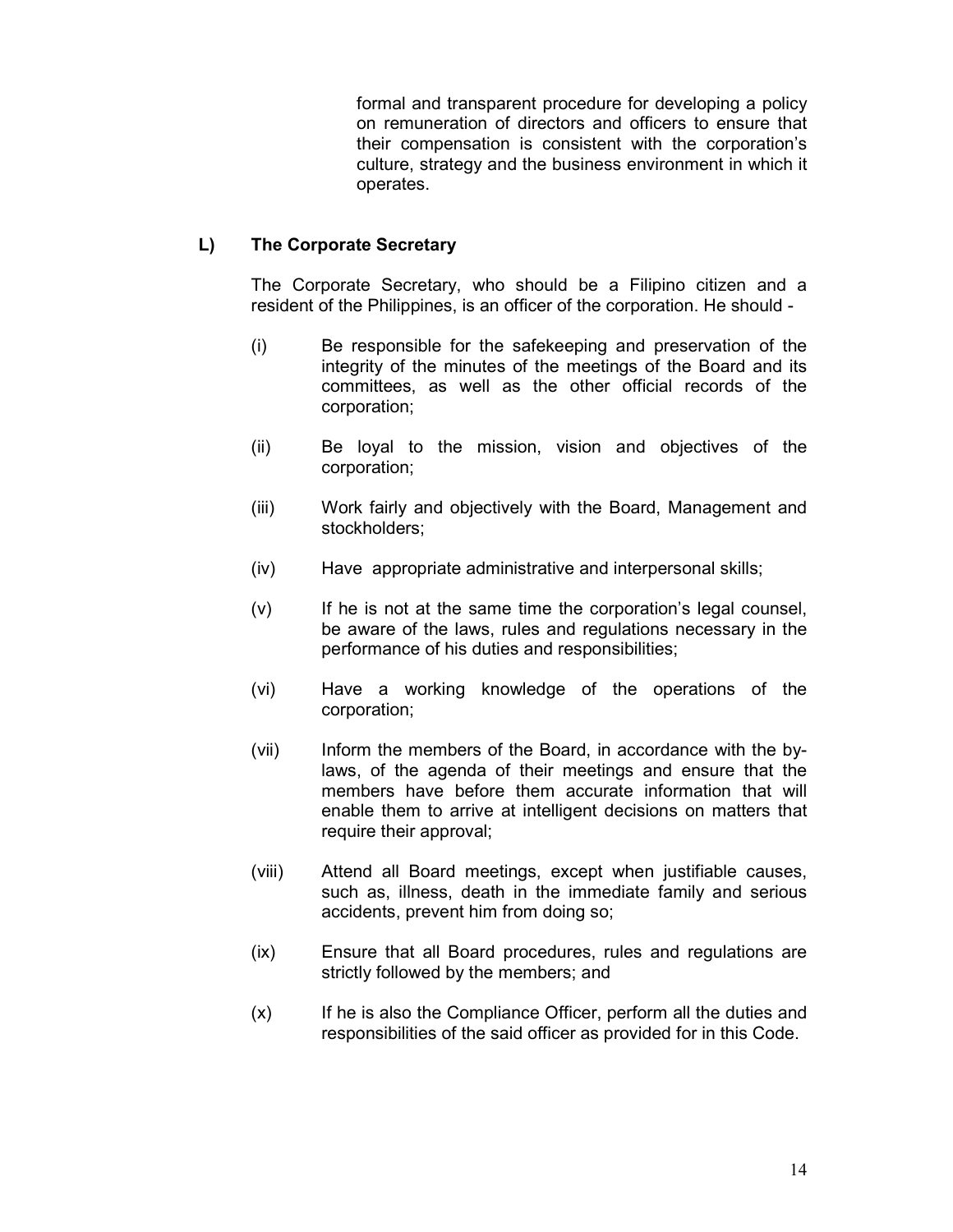## **M) The Compliance Officer**

 The Board shall appoint a Compliance Officer who shall report directly to the Chair of the Board. He shall perform the following duties:

- (i) Monitor compliance by the corporation with this Code and the rules and regulations of regulatory agencies and, if any violations are found, report the matter to the Board and recommend the imposition of appropriate disciplinary action on the responsible parties and the adoption of measures to prevent a repetition of the violation;
- (ii) Appear before the Commission when summoned in relation to compliance with this Code; and
- (iii) Issue a certification every January  $30<sup>th</sup>$  of the year on the extent of the corporation's compliance with this Code for the completed year and, if there are any deviations, explain the reason for such deviation.

## **Article 4: Adequate and Timely Information**

To enable the members of the Board to properly fulfill their duties and responsibilities, Management should provide them with complete, adequate and timely information about the matters to be taken in their meetings.

 Reliance on information volunteered by Management would not be sufficient in all circumstances and further inquiries may have to be made by a member of the Board to enable him to properly perform his duties and responsibilities. Hence, the members should be given independent access to Management and the Corporate Secretary.

 The information may include the background or explanation on matters brought before the Board, disclosures, budgets, forecasts and internal financial documents.

The members, either individually or as a Board, and in furtherance of their duties and responsibilities, should have access to independent professional advice at the corporation's expense.

### **Article 5: Accountability and Audit**

A) The Board is primarily accountable to the stockholders. It should provide them with a balanced and comprehensible assessment of the corporation's performance, position and prospects on a quarterly basis, including interim and other reports that could adversely affect its business, as well as reports to regulators that are required by law.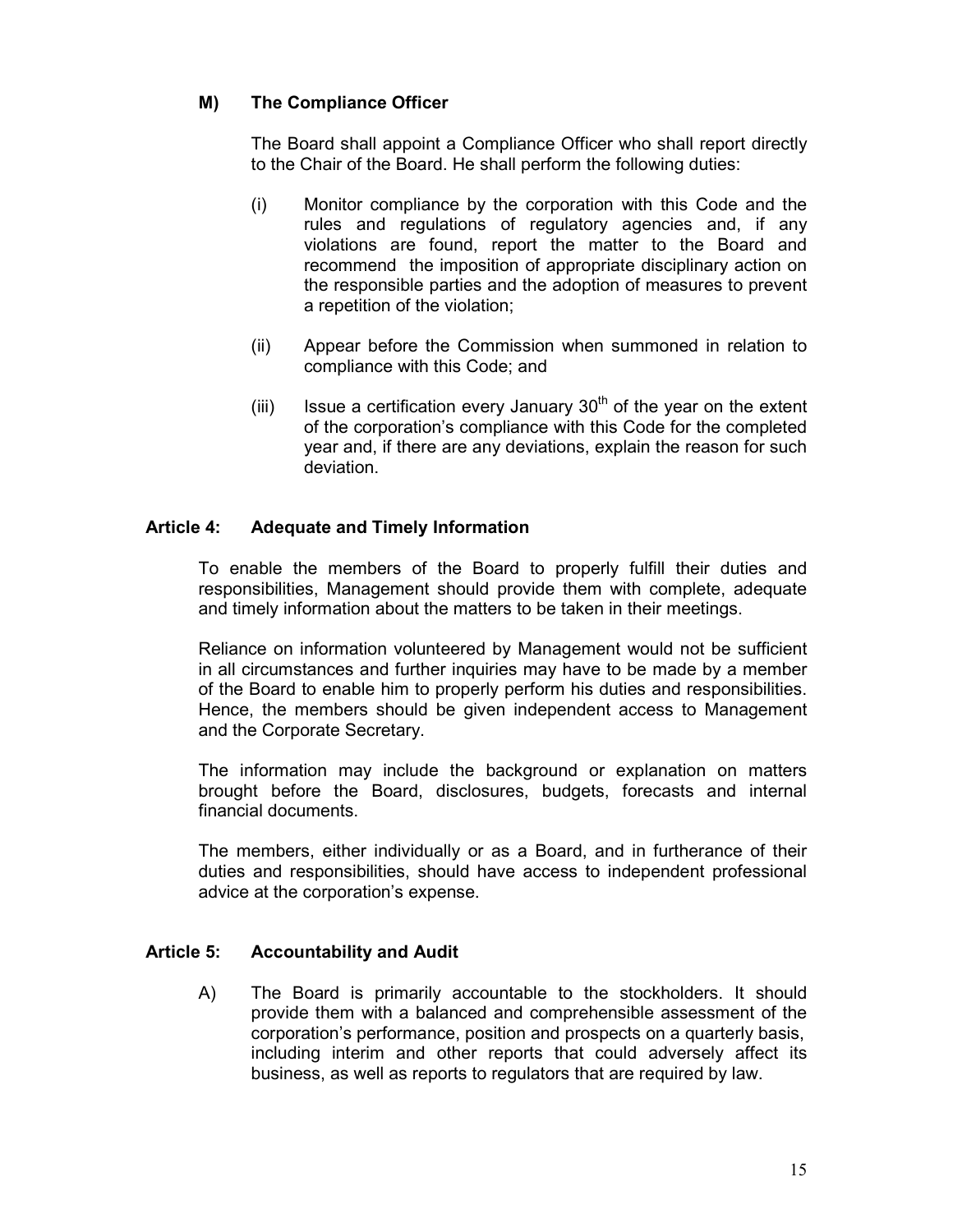Thus, it is essential that Management provide all members of the Board with accurate and timely information that would enable the Board to comply with its responsibilities to the stockholders.

 Management should formulate, under the supervision of the Audit Committee, the rules and procedures on financial reporting and internal control in accordance with the following guidelines:

- (i) The extent of its responsibility in the preparation of the financial statements of the corporation, with the corresponding delineation of the responsibilities that pertain to the external auditor, should be clearly explained;
- (ii) An effective system of internal control that will ensure the integrity of the financial reports and protection of the assets of the corporation should be maintained;
- (iii) On the basis of the approved audit plans, internal audit examinations should cover, at the minimum, the evaluation of the adequacy and effectiveness of controls that cover the corporation's governance, operations and information systems, including the reliability and integrity of financial and operational information, effectiveness and efficiency of operations, protection of assets, and compliance with contracts, laws, rules and regulations;
- (iv) The corporation should consistently comply with the financial reporting requirements of the Commission;
- (v) The external auditor should be rotated or changed every five (5) years or earlier, or the signing partner of the external auditing firm assigned to the corporation, should be changed with the same frequency. The Internal Auditor should submit to the Audit Committee and Management an annual report on the internal audit department's activities, responsibilities and performance relative to the audit plans and strategies as approved by the Audit Committee. The annual report should include significant risk exposures, control issues and such other matters as may be needed or requested by the Board and Management. The Internal Auditor should certify that he conducts his activities in accordance with the International Standards on the Professional Practice of Internal Auditing. If he does not, he shall disclose to the Board and Management the reasons why he has not fully complied with the said standards.
- B) The Board, after consultations with the Audit Committee, shall recommend to the stockholders an external auditor duly accredited by the Commission who shall undertake an independent audit of the corporation, and shall provide an objective assurance on the manner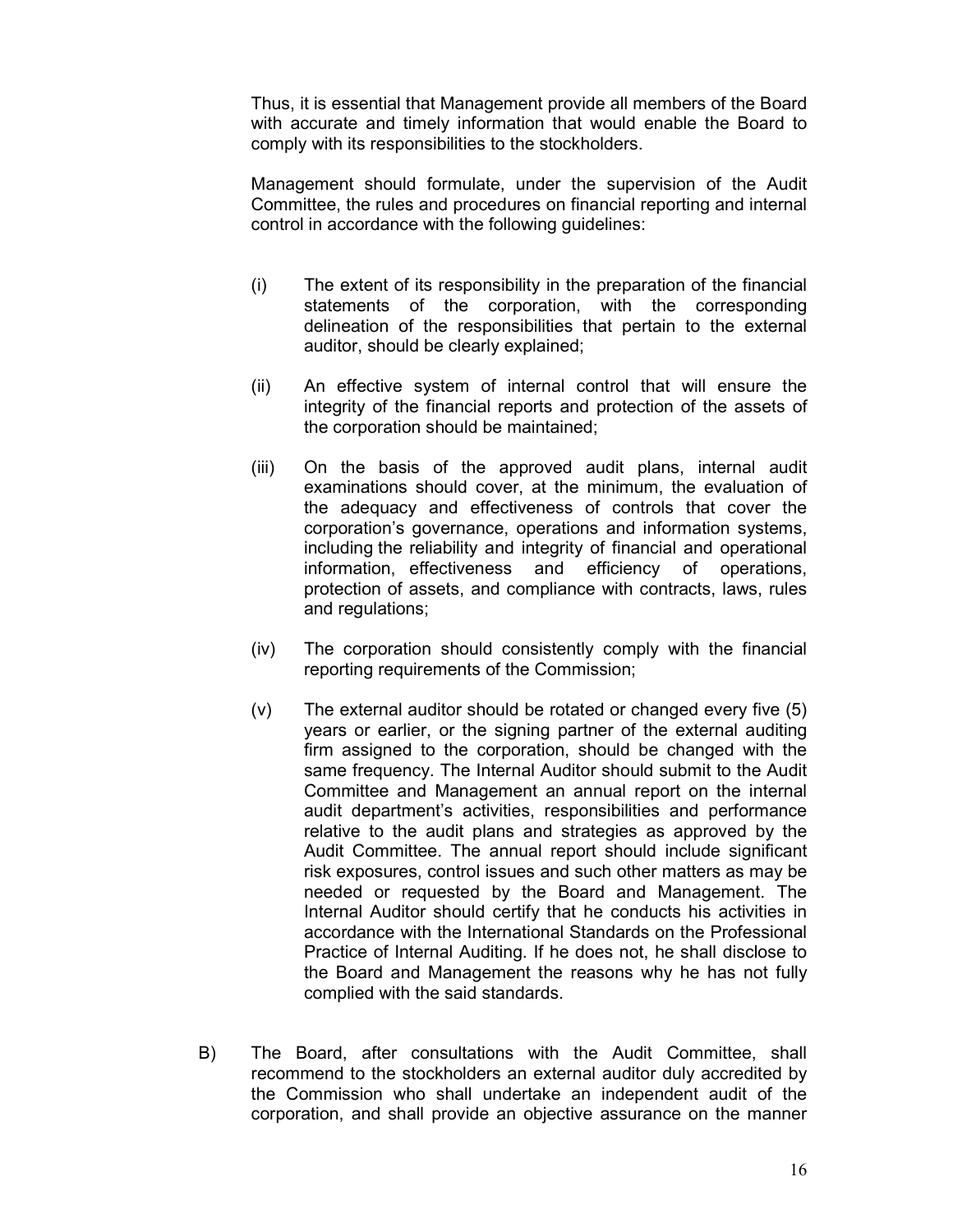by which the financial statements shall be prepared and presented to the stockholders. The external auditor shall not, at the same time, provide internal audit services to the corporation. Non-audit work may be given to the external auditor, provided it does not conflict with his duties as an independent auditor, or does not pose a threat to his independence.

 If the external auditor resigns, is dismissed or ceases to perform his services, the reason/s for and the date of effectivity of such action shall be reported in the corporation's annual and current reports. The report shall include a discussion of any disagreement between him and the corporation on accounting principles or practices, financial disclosures or audit procedures which the former auditor and the corporation failed to resolve satisfactorily. A preliminary copy of the said report shall be given by the corporation to the external auditor before its submission.

 If the external auditor believes that any statement made in an annual report, information statement or any report filed with the Commission or any regulatory body during the period of his engagement is incorrect or incomplete, he shall give his comments or views on the matter in the said reports.

#### **Article 6: Stockholders' Rights and Protection of Minority Stockholders' Interests**

- A) The Board shall respect the rights of the stockholders as provided for in the Corporation Code, namely:
	- (i) Right to vote on all matters that require their consent or approval;
	- (ii) Pre-emptive right to all stock issuances of the corporation;
	- (iii) Right to inspect corporate books and records;
	- (iv) Right to information;
	- (v) Right to dividends; and
	- (vi) Appraisal right.
- B) The Board should be transparent and fair in the conduct of the annual and special stockholders' meetings of the corporation. The stockholders should be encouraged to personally attend such meetings. If they cannot attend, they should be apprised ahead of time of their right to appoint a proxy. Subject to the requirements of the bylaws, the exercise of that right shall not be unduly restricted and any doubt about the validity of a proxy should be resolved in the stockholder's favor.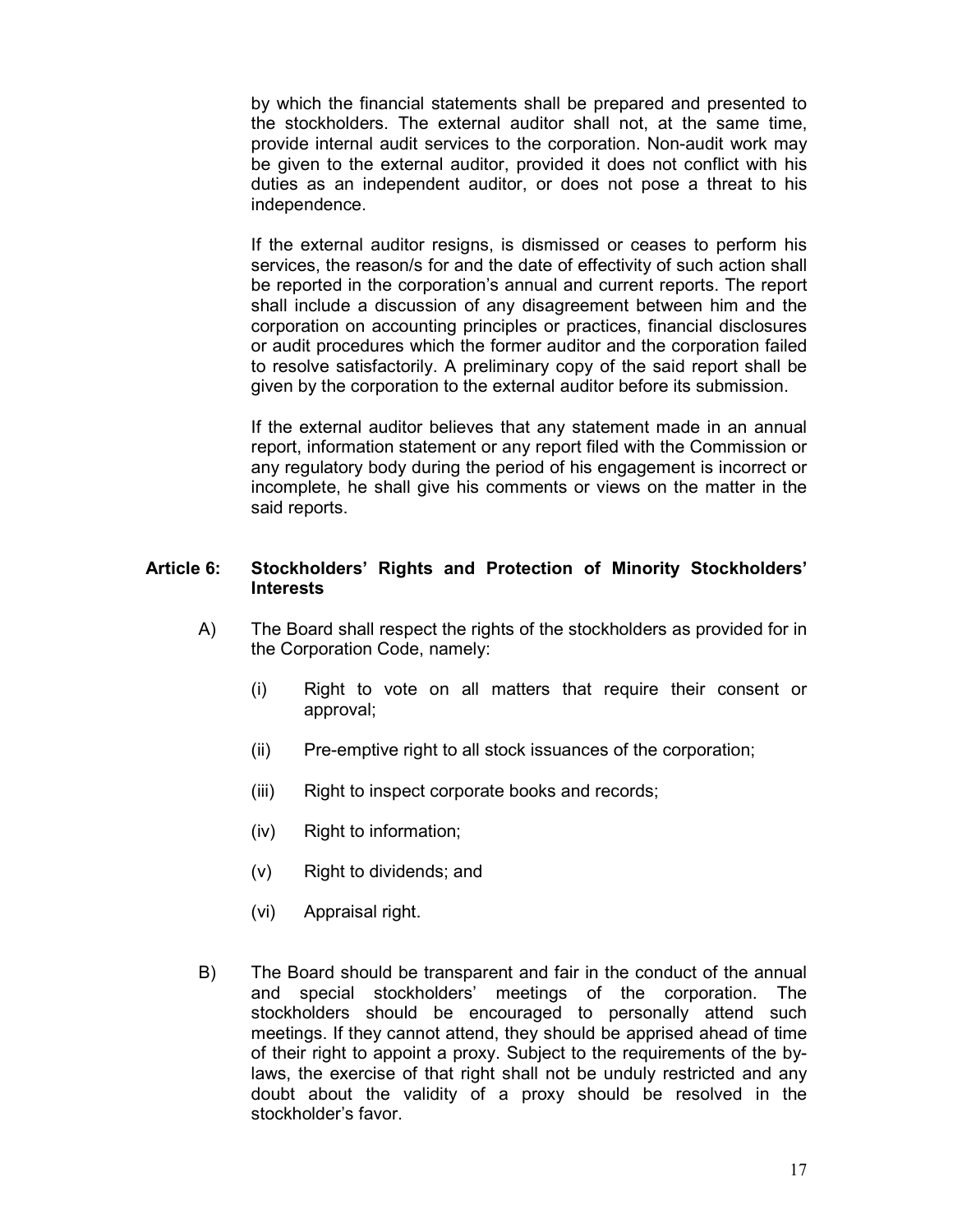It is the duty of the Board to promote the rights of the stockholders, remove impediments to the exercise of those rights and provide an adequate avenue for them to seek timely redress for breach of their rights.

 The Board should take the appropriate steps to remove excessive or unnecessary costs and other administrative impediments to the stockholders' meaningful participation in meetings, whether in person or by proxy. Accurate and timely information should be made available to the stockholders to enable them to make a sound judgment on all matters brought to their attention for consideration or approval.

 Although all stockholders should be treated equally or without discrimination, the Board should give minority stockholders the right to propose the holding of meetings and the items for discussion in the agenda that relate directly to the business of the corporation.

### **Article 7: Governance Self-Rating System**

The Board may create an internal self-rating system that can measure the performance of the Board and Management in accordance with the criteria provided for in this Code.

 The creation and implementation of such self-rating system, including its salient features, may be disclosed in the corporation's annual report.

#### **Article 8: Disclosure and Transparency**

 The essence of corporate governance is transparency. The more transparent the internal workings of the corporation are, the more difficult it will be for Management and dominant stockholders to mismanage the corporation or misappropriate its assets.

 It is therefore essential that all material information about the corporation which could adversely affect its viability or the interests of the stockholders should be publicly and timely disclosed. Such information should include, among others, earnings results, acquisition or disposition of assets, off balance sheet transactions, related party transactions, and direct and indirect remuneration of members of the Board and Management. All such information should be disclosed through the appropriate Exchange mechanisms and submissions to the Commission.

### **Article 9: Commitment to Good Corporate Governance**

All covered corporations shall establish and implement their corporate governance rules in accordance with this Code. The rules shall be embodied in a manual that can be used as reference by the members of the Board and Management. The manual should be submitted to the Commission for its